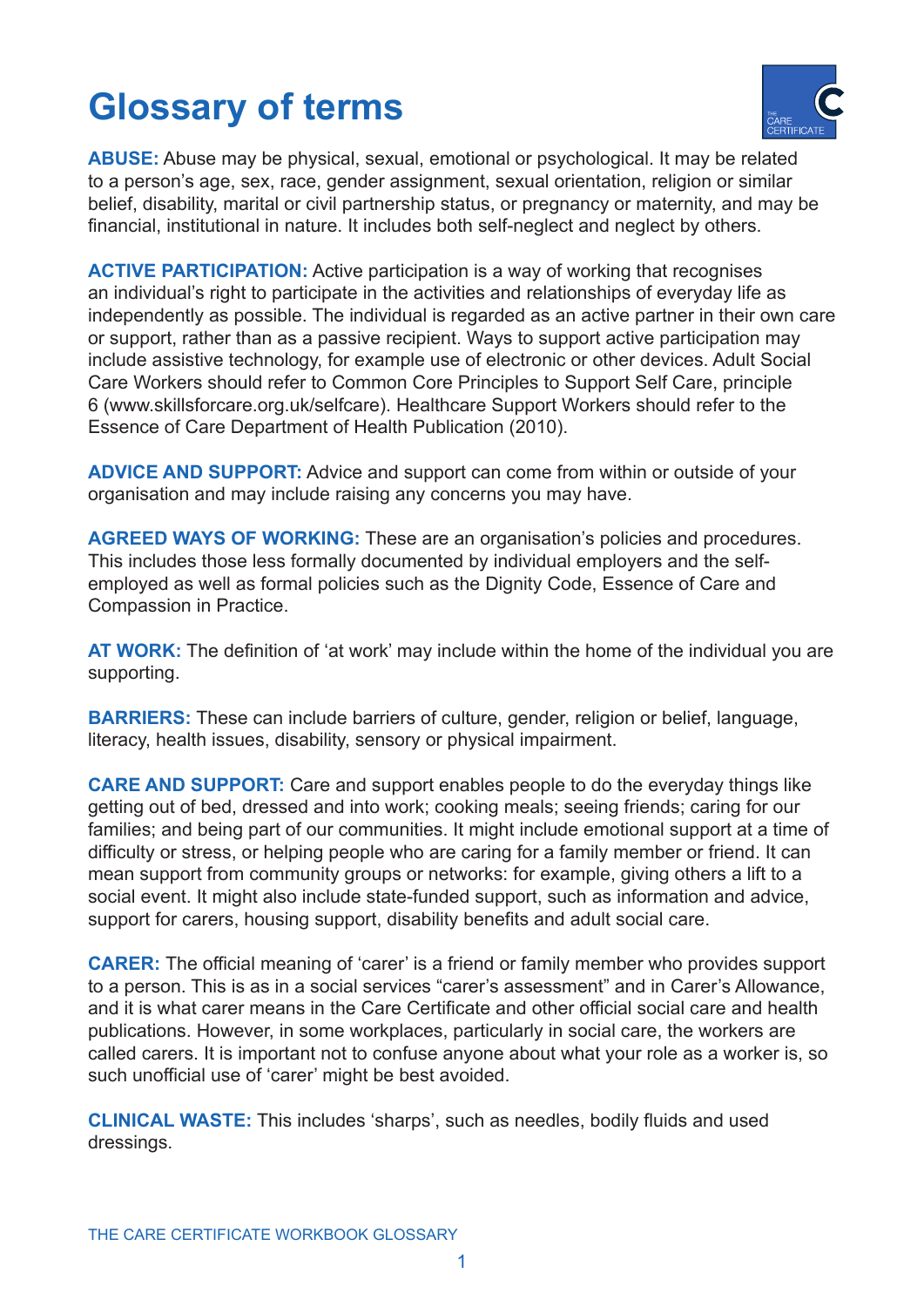**COMMUNICATION:** This includes verbal and non-verbal communication such as signs, symbols, pictures, writing, objects of reference, human and technical aids, eye contact, body language and touch. Communication may take place face to face, by telephone, email, text, via social networks, written reports and letters.

**CONTINUING PROFESSIONAL DEVELOPMENT:** This is the way in which a worker continues to learn and develop throughout their career, keeping their skills and knowledge up to date and ensuring they can work safely and effectively.

**DILEMMA:** A difficult situation or problem where there are conflicting concerns.

**DIVERSITY:** Celebrating differences and valuing everyone. Diversity encompasses visible and non-visible individual differences and is about respecting those differences.

**DUTY OF CARE:** Your duty of care means that you must aim to provide high quality care to the best of your ability and say if there are any reasons why you may be unable to do so.

**EQUALITY:** Being equal in status, rights, and opportunities.

**FUNCTIONAL LEVEL:** (in relation to workers) The essential elements of literacy, numeracy and communication skills you need to perform your work confidently and effectively.

**HANDLING COMMENTS AND COMPLAINTS:** This includes recording them.

**HARM:** Harm includes ill treatment (including sexual abuse, exploitation and forms of ill treatment which are not physical); the impairment of health (physical or mental) or development (physical, intellectual, emotional, social or behavioural); self-harm and neglect; unlawful conduct which adversely affects a person's property, rights or interests (for example, financial abuse).

**HEALTH AND SAFETY:** This applies to the safety of yourself, your colleagues and the people you support.

**HEALTHCARE TASKS:** These include any clinical procedures carried out as part of a care or support plan, for example those relating to stoma care, catheter or injections.

**INCLUSION:** Ensuring that people are treated equally and fairly and are included as part of society.

**INDIVIDUAL:** This refers to any adult, child or young person accessing care or support; it will usually mean the person or people supported by the worker.

**KEY PEOPLE:** The people who are important to an individual and who can make a difference to his or her wellbeing. Key people may include family, friends, carers and others with whom the individual has a supportive relationship.

**LEGISLATION:** Important legislation includes the General Data Protection Regulation (GDPR) 2016, the Human Rights Act and the Mental Capacity Act.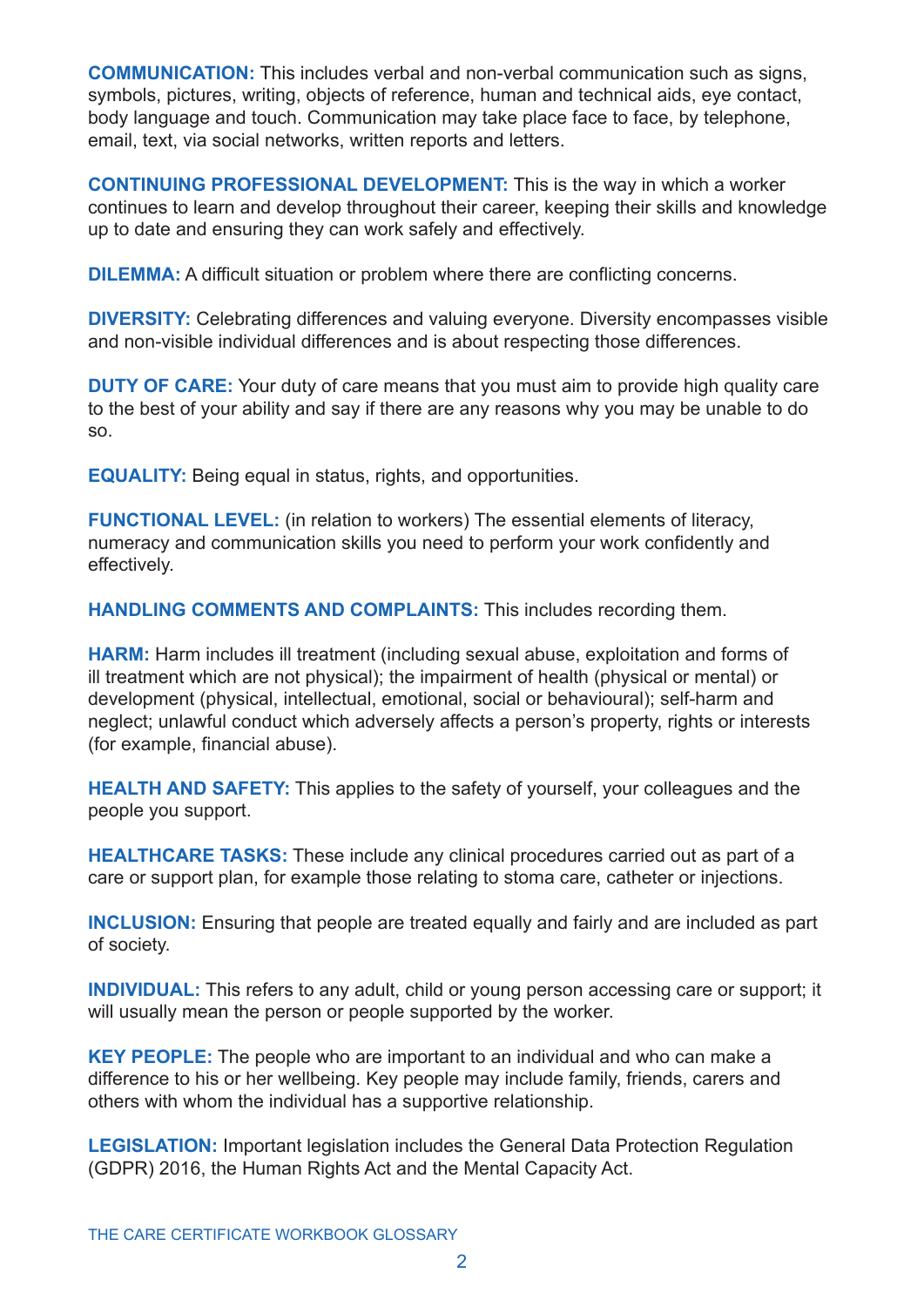**MANAGING RISK:** Supporting individuals to exercise their choices and rights, recognising the balance between managing risk and enabling independence, choice and control.

**MOVING AND ASSISTING:** This is often referred to as 'moving and handling' in health and 'moving and positioning' in social care.

**NEEDS:** Assessed needs can include a variety of physical, mental health, emotional, social, spiritual, communication, learning, support or care needs. **OTHERS:** For example, your own colleagues and other professionals across health and social care.

**OTHERS:** For example, your own colleagues and other professionals across health and social care.

**PERSONAL DEVELOPMENT PLAN:** Yours may have a different name, but it will record information such as agreed objectives for development, proposed activities to meet those objectives and timescales for review.

**PERSON CENTRED VALUES:** These include individuality, independence, privacy, partnership, choice, dignity, respect and rights.

**REFLECT:** This is the process of thinking about every aspect of your work, including identifying how and where it could be improved.

**REPORTING:** This includes the recording of adverse events, incidents, confrontations, errors and issues.

**SECURE SYSTEMS:** This includes both manual and electronic systems.

**SELF-CARE:** This refers to the practices undertaken by people towards maintaining health and wellbeing and managing their own care needs. It has been defined as: "the actions people take for themselves, their children and their families to stay fit and maintain good physical and mental health; meet social and psychological needs; prevent illness or accidents; care for minor ailments and long-term conditions; and maintain health and wellbeing after an acute illness or discharge from hospital." (*Self care – A real choice: Self care support – A practical option*, published by Department of Health, 2005 (reviewed 2013).

**SERVICES:** Services may include translation, interpreting, speech and language therapy and advocacy services, as well as social care and health services.

**SOURCES OF SUPPORT:** (for workers) These may include formal or informal support, supervision and appraisal.

**STANDARDS:** These may include codes of conduct and practice, regulations, registration requirement (quality standards), National Occupational Standards and the Human Rights Act.